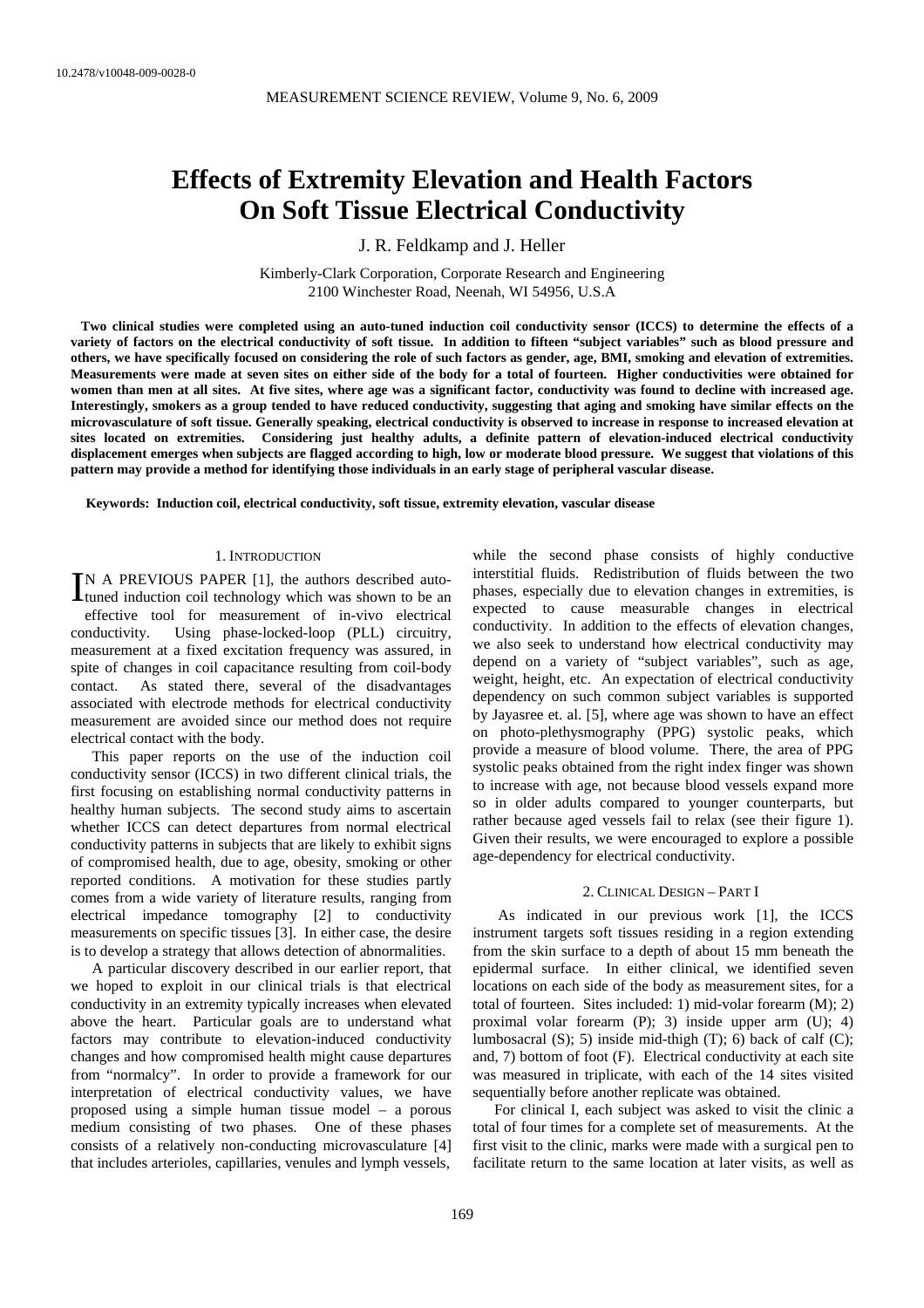from one replicate to the next. The first two sets of measurements, taken four hours apart, preceded the third and fourth sets, also spaced four hours apart, by two weeks.

During measurement, subjects were able to sit comfortably on an examination table, with torso upright and legs extended at hip elevation. Prior to collecting a set of measurements, subjects were given 15 minutes to relax and acclimate to surroundings – temperature in the exam room was held at 72 F while humidity was kept about 40%. Forty healthy subjects were recruited which included 16 men and 24 women. Subjects were distributed uniformly over the age range of 25 to 45. Subsequent to collection of data at the chosen sites, a final measurement, one replicate only, was taken at the midvolar forearm of the right arm after it was kept elevated above the head for 60 seconds.

Subjects were judged healthy provided that they were nonsmokers, had BMI less than or equal to 27 and not routinely on medication for treatment of cardiovascular issues. In addition to ICCS measurements, we also measured: weight, height, blood pressure (both arms), urine specific gravity, pulse, BMI, percent body water, percent body fat and bone mass. The latter three parameters were measured using a Tanita scale (model BC-534). Blood pressures were measured in both arms because of a reported correlation between vascular disease and blood pressure disparities [6].

Throughout our first clinical study, two nurses were employed to maintain higher throughput. While a nurse positioned an ICCS unit on a particular site, the authors acquired data on a nearby laptop computer via Bluetooth. Upon vocal communication from the nurse that the ICCS unit was in position, a measurement was acquired with a mouse click. Very early on, some conductivity data were observed to be much lower than expected. This was traced to a nurse's tendency to move away from a site before being instructed to do so. Apparently the "mouse click" was audible and misinterpreted to indicate measurement completion. Each measurement required that the instrument remain at a site for about a second, so that 40 samples could be acquired, averaged and returned via Bluetooth. After observing the low values, further clarification and implementation of proper measurement protocol eliminated the issue. However, as a result, seven sets of measurements (out of 160) were removed from statistical analyses in the first clinical study.

## 3. CLINICAL RESULTS – PART I

Of particular interest is the establishment of normal patterns of electrical conductivity values in healthy adults. One observation, made even during the course of collecting data, was that women exhibit higher conductivity than men. Upon further analysis, differences were found to be more substantial at some body sites than others. Overall, electrical conductivity is about 0.35 S/m higher in women than in men. Differences by site are shown in the paired comparison test of figure 1. Obviously, the smallest differences are found in the feet (F) and lumbosacral regions (S), while the greatest

differences are found in the thighs (T) and calf (C). Particularly reassuring is that data associated with right and left side body sites tend to group together as they should – i.e., right calf with left calf, and so on. This is the pattern expected for a sampling of healthy adults.



Fig.1 Paired comparison of average male and female electrical conductivities by site. Solid symbols are used for right-side locations and open for left side (t-ratio  $= 8.43$ ).



Fig.2 Conductivity at the left proximal volar forearm as a function of percent body water ( $R$ -squared = 0.41).

In an effort to understand what variables might explain the observed gender differences, a scatter plot matrix was created in JMP (8.0.1; SAS Inst. Inc.). Very quickly, a correlation was "observed" between gender and percent body water (Tanita scale) as well as a correlation between percent body water and electrical conductivity. Percent body water averaged about  $55.0 \pm 3.54$  for men and about  $49.08 \pm 4.66$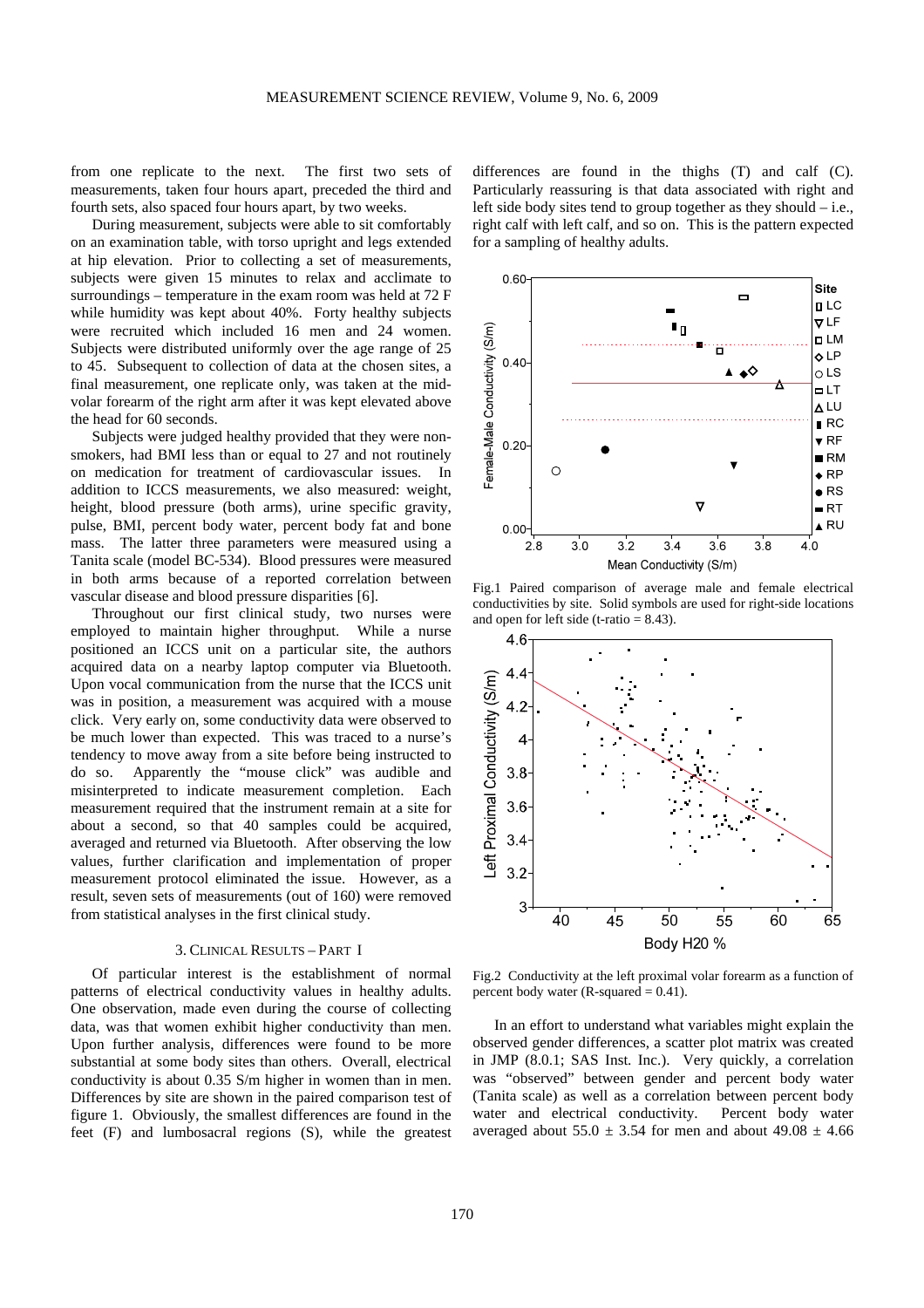for women. It is very tempting to attribute the 10% difference in conductivity to the 10% difference in body water. In order to solidify the connections between percent body water, electrical conductivity and gender, electrical conductivity would need to decrease as percent body water increases. Such a connection was found at nearly every site – one example is given in figure 2 for the left proximal volar forearm.

Further effort was made to understand the dependency of electrical conductivity on our measured subject variables by building a partial factorial statistical model that included all main effects and two-way interactions between main effects. Because of the high correlation among some of our subject variables, not all were included in the statistical model. For example, body water and fat show high inverse correlation (Rsquared  $= 0.94$ ), so body fat was dropped. Because of the connection between gender and body water, gender was not used. A stepwise fit model was built whereby terms were added provided the significance probability fell beneath 0.05 and were removed if above 0.05. Except for the feet where correlation was poor (R-squared < 0.25), R-squared values for built models ranged from about 0.60 to 0.75.

Based upon ranking of t-ratios and number of body sites where a variable was shown to have a significant connection to conductivity (|t-ratio|  $> 2.0$ ), variables having the most important influence on conductivity were percent body water, weight, BMI, height, blood pressure and age. Those with little or no connection included bone mass, urine specific gravity and pulse. Because of the relatively high linear correlation between blood pressures (R-squared  $\sim$  0.7), it was not possible to determine if one of the four pressures most influenced electrical conductivity. For most sites, increased blood pressure was observed to lead to somewhat increased conductivity. In those cases where conductivity showed age dependency (5 sites), conductivity always declined with increased age.



Fig.3 Effect of elevation of right mid-volar forearm on electrical conductivity. All four of the data points belonging to the outlier (same subject) are shown with triangular symbols.

As discussed briefly in our companion paper [1], increased extremity elevation was shown to lead to increased electrical conductivity. Here we explored that effect with just the right mid-volar forearm. Figure 3 plots the conductivity displacement in response to elevating the mid-volar forearm for a period of 60 seconds prior to measurement. One subject showed a negative displacement that appears to be significant, so all four results from that subject are shown with open triangles. Upon further investigation, these data points, as well as others that showed little or no conductivity displacement, appeared to be associated with elevated systolic blood pressure. To consider the effect further, figure 4 plots conductivity displacement once again, but this time for male subjects only, and with upward directed triangles used in those cases when systolic blood pressure in either arm was greater than or equal to 120 mm Hg and downward directed triangles when diastolic blood pressure in either arm is less than or equal to 65 mm Hg. Only male subject data were used in figure 4 to remove the effect of gender, and because of a desire to provide a benchmark for stage II clinical work where only male subjects were included.



Fig.4 Conductivity shift at right mid-volar forearm in response to 60s of elevation – male subjects only. Upward triangles: SBP  $>$ 120; downward triangles: DBP =< 65.

Clearly, elevated systolic blood pressure is implicated as a key factor influencing the extent to which electrical conductivity rises (or does not rise) in response to elevation change. Note that not a single high blood pressure subject contributes to the pool of data located above the mean conductivity displacement. It is also clear that low diastolic blood pressure contributes to a more dramatic upward response to elevation change. Note that no subject identified as having low diastolic BP in the right arm exhibits a negative conductivity shift – only three data points fall beneath the mean conductivity shift.

Nevertheless, low or high blood pressure alone cannot be the only factors influencing elevation-related conductivity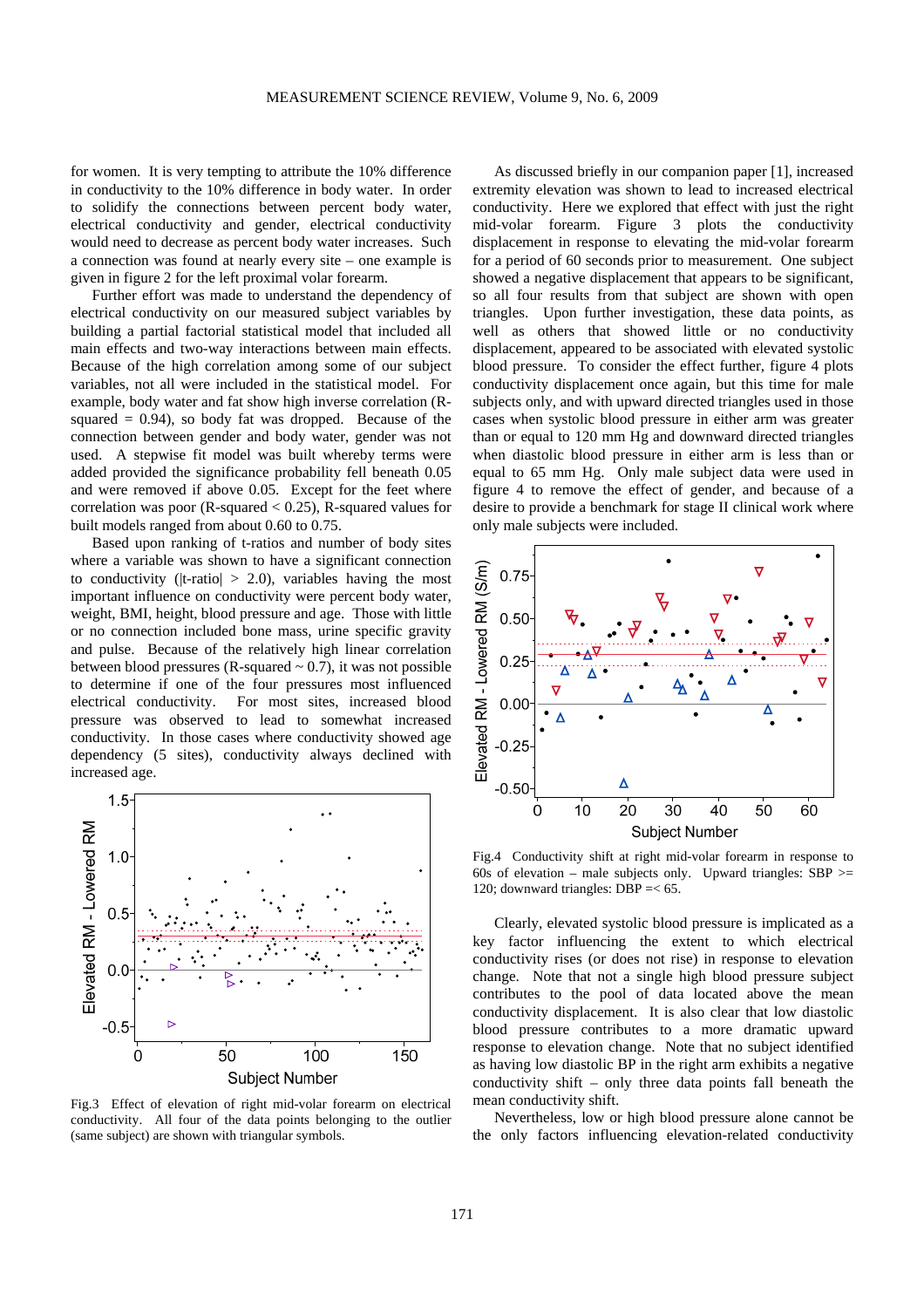shifts. In view of the data scatter, other variables such as extremity temperature (not measured) and height are also likely to play a role. The latter parameter would affect the amount of elevation change possible for subjects as well as any characteristic relaxation time for drainage – taller individuals may require more time to "drain" their microvasculature.

# 3. CLINICAL DESIGN – PART II

Clinical work described in the last section was meant to provide a kind of benchmark, to which an arbitrary subject could be compared. As such, only healthy individuals were considered. Here we describe a second clinical study that includes a broader range of subjects, in particular those whose health is likely compromised in some way. This clinical study was restricted to male subjects, primarily because of the known higher incidence of peripheral vascular disease (PVD) in males, but also because of a desire to avoid the effects of menstruation or menopause.

In this second study, 39 male subjects were divided into six risk groups, with group '1' judged to be most healthy and group six least healthy. Ranking was based upon just three risk factors: age, BMI and smoking. Smoking was quantified according to whether a subject smoked more than two cigarettes per day, or had not been smoking at all for at least 10 years – i.e., there was no attempt to introduce a smoking variable that actually reflected the number of cigarettes used per day. Table 1 shows the distribution of subjects over the six risk groups and how they were ranked according to risk.

| <b>DOE Grid</b>                           | Non Smoker |           | Smoker    |  |  |  |
|-------------------------------------------|------------|-----------|-----------|--|--|--|
| Age Range:                                | $25 - 35$  | $36 - 70$ | $40 - 70$ |  |  |  |
| BMI < 28                                  | (1)        | 5 (2)     | (5)       |  |  |  |
| $BMI > = 28$                              | 5 (3)      | (4)       | (6)       |  |  |  |
|                                           |            |           |           |  |  |  |
| Total of 39 Male Subjects; Six Categories |            |           |           |  |  |  |

Table 1: Distribution of 39 male subjects in second phase ICCS Clinical Study – risk level is shown in parentheses.

Numbers in parentheses designate both the group number and risk level assigned to that group. Due to its known connection with many health issues, high BMI was considered a greater risk factor than age in assigning groups two and three. Furthermore, many of the subjects indicated previous weight changes (loss or gain) and other health changes during interview, so that at some time in the past, a particular subject might not have qualified for the category in which they were placed for this study. Age and BMI distributions are shown in figure 5. BMI breakdown for risk group 1 was: 21.5, 21.6, 25.1, 25.5, 26.1, 27.1 and 27.4.

 Through further evaluation of individuals, additional risk factors were identified. These included high blood pressure;

asymmetric blood pressure; and, diabetes. Generally, a subject was viewed as having high blood pressure if systolic blood pressure in both arms and during both visits exceeded 120 mm Hg. A subject was considered to have an asymmetry in blood pressure if the difference in average systolic pressure between left and right arms exceeded 5 mm Hg. Studies reported in the literature [6] have shown PVD to be significantly more prevalent in those with blood pressure disparity. A subject was considered to have diabetes if that information was volunteered – no effort was made to verify a diabetic condition. Four subjects claimed to have diabetes, all of whom fell into the smokers group.



Fig.5 BMI (left) and age (right) distributions for the all-male study group. Note that each subject contributes twice, once for each of the two visits to the clinic.



Fig.6 Comparison of systolic blood pressures (triangles = group 1; rectangles = diabetics). Straight line has zero intercept and unity slope to help visualize BP disparity.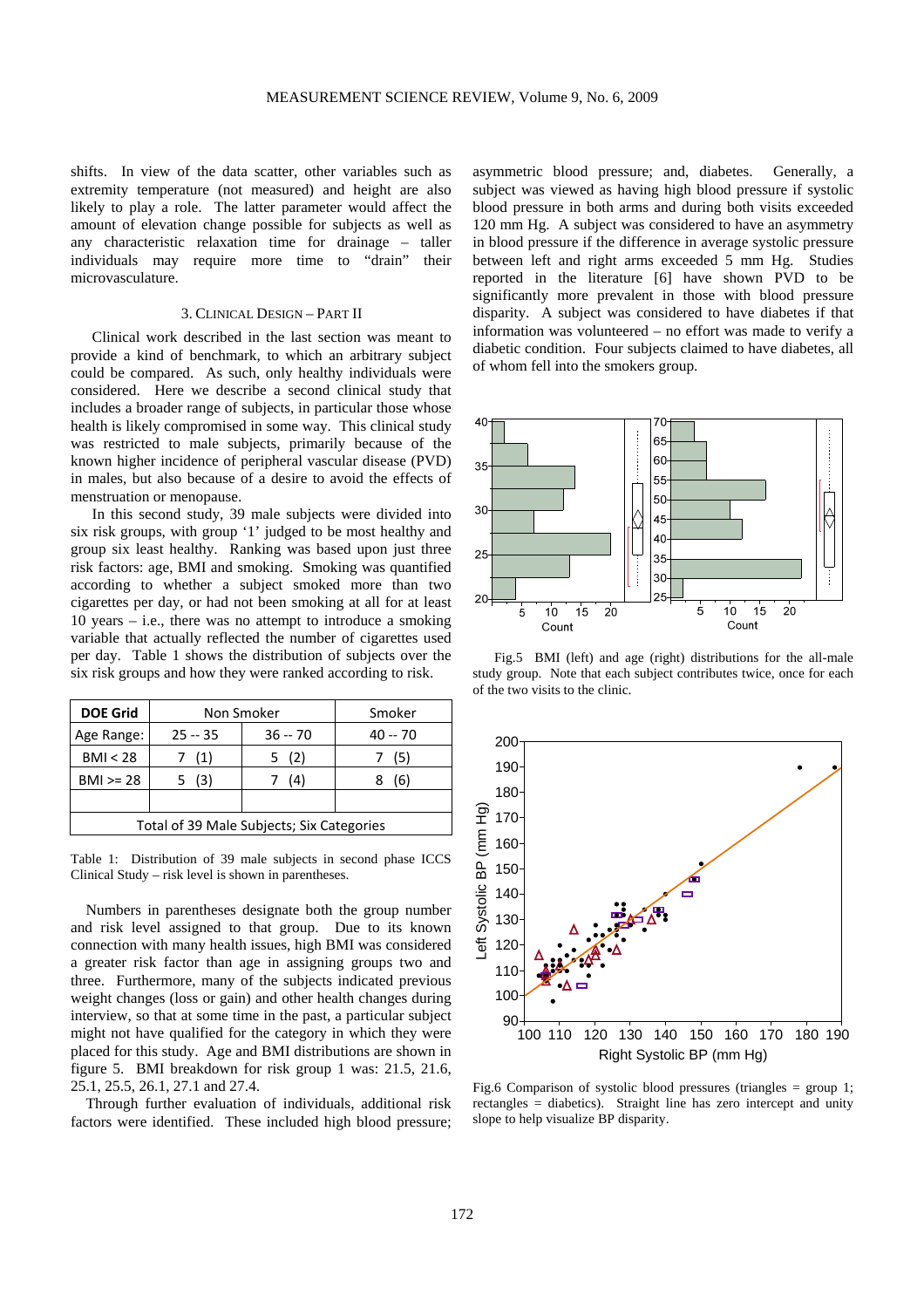In order to provide an indication of blood pressure distribution and also the extent to which blood pressures are correlated, figure 6 plots left against right systolic blood pressure, twice per subject for each of their two visits. Linear correlation of systolic pressures is good (R-squared 0.87). The line shown, though, is not the best fit line but rather a straight line with zero intercept and unit slope. Deviation of any point from the line is indicative of blood pressure asymmetry for that particular visit – each subject visited the clinic twice during their assigned day.

In addition to electrical conductivity measurements, the same set of subject variables as before were recorded for each of the two visits per subject. The only new variable is the non-continuous smoking variable. Our 14 subject variables, as previously noted, are not all independent. Using principle component analysis (PCA), only about six subject variables are needed to capture subject variability contained in the set.

Electrical conductivity measurements were made in triplicate at the same sites as before and in the same manner. One exception to the procedure was that measurements on the forearm were taken with forearms hanging at the side rather than held straight out as before. Once all regular replicates were obtained, measurements on elevated extremities were made in triplicate, with all replicates obtained at the same time. These included: a) raised proximal volar forearms, both left and right while in the sitting position; b) raised calves, both left and right with the subject lying flat on his back; c) calves while in the standing position. For each of the elevated positions, or for the standing position, the subject remained in that position for 30 seconds prior to ICCS measurement. While in the standing position, subjects were asked to distribute their weight equally on both feet. When measurement was made on one leg, the subject was asked to put their weight entirely on the other leg to relax the calf muscle being measured. Throughout the two weeks of the clinical, room temperature was maintained about 68 F. Obvious changes in this clinical study are the addition of new elevated sites, elevated proximal volar rather than mid forearm, 30 second wait-time rather than 60 seconds, and a cooler temperature, by 4 F.

## 3. CLINICAL RESULTS – PART II

Overall, mean values of conductivity for body sites (not elevated) were not significantly different between the two clinical data sets for men, with the exception of the feet. Differences in average electrical conductivities between the two studies are given by location in table 2 (second clinical mean minus first clinical mean). In all cases except for the feet, standard deviations are larger than the measured mean differences – values for the feet are shaded. Higher than expected conductivities for the feet were noted during the study and considered puzzling until the attending nurse mentioned that most subject's feet felt cold to the touch. Given that the room was 4 F cooler for the second clinical trial, the elevated electrical conductivity was judged to result from reduction of blood flow to the feet in response to lowered ambient temperature. Correspondingly, the volume fraction allocated to the "insulating" microvasculature is reduced, with increased electrical conductivity expected.

|             | Mean Conductivity Differences (S/m) |       |         |       |  |
|-------------|-------------------------------------|-------|---------|-------|--|
|             |                                     | L-std | R       | R-std |  |
| $M$ (arm)   | 0.17                                | 0.295 | 0.25    | 0.265 |  |
| (arm)<br>ΙP | 0.11                                | 0.32  | 0.19    | 0.26  |  |
| (arm)<br>IU | $-0.1$                              | 0.32  | 0.2     | 0.28  |  |
| (back)      | $-0.04$                             | 0.19  | $-0.17$ | 0.255 |  |
| (thigh)     | $-0.13$                             | 0.35  | 0.01    | 0.335 |  |
| $C$ (calf)  | 0.02                                | 0.265 | 0.11    | 0.23  |  |
| F (foot)    | 1.16                                | 0.37  | 0.84    | 0.295 |  |
| Overall:    | 0.17                                | 0.30  | 0.20    | 0.27  |  |

Table 2: Mean value differences in electrical conductivity between first and second clinical trials, by location. L-std and R-std refer to average standard deviations for two studies.

 Aside from the feet, mean conductivities are the same as before, so "abnormal" conductivity values would have to be identified by comparison of subsets within the sample to other subsets. An especially effective strategy for accomplishing this is to build model(s) relating a subset of the conductivity data to subject variables, and then overlaying another "select" subset onto the model prediction curve. If one subsample is no different than another, then the two sets of data should overlay each other. This is precisely what has been done in our attempt to distinguish the impact of cigarette smoking on electrical conductivity.



Fig.7 Plot comparing conductivities of right mid volar forearm to right proximal volar forearm (triangles = group 1; rectangles = diabetics). Zero intercept, unit slope line is shown to aid comparison.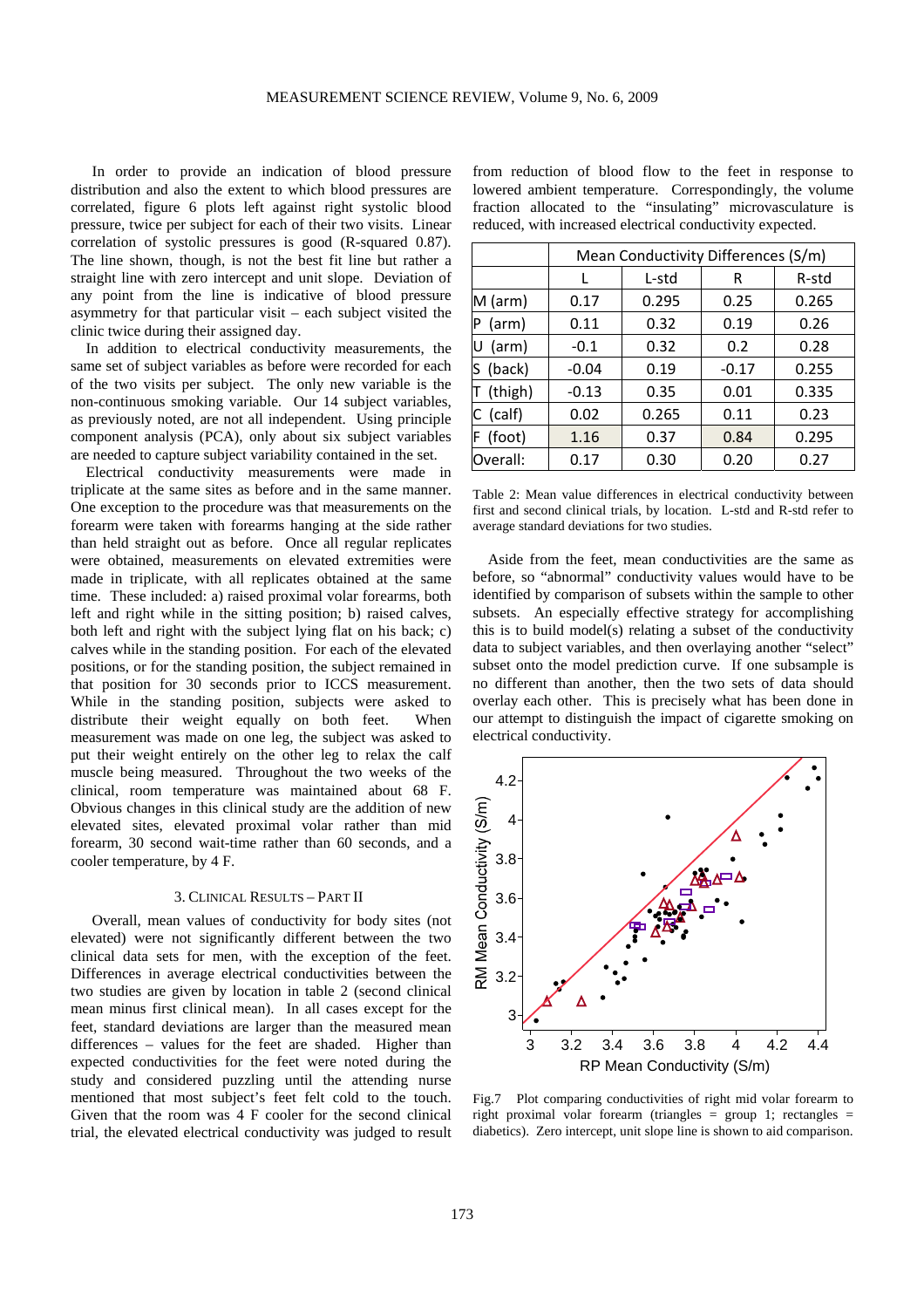Assuming that smoking ought to contribute to increased PVD risk, model building focused on extremities, in particular the upper extremities. Three sites were probed by ICCS on each arm. But, performing a PCA on the arm data showed that all of these are highly correlated with each other. Thus, the effects of smoking on electrical conductivity, if present, should be apparent on an overlay plot built from any of the locations.

As an example of site-to-site correlation of electrical conductivities, figure 7 plots the proximal volar versus mid volar electrical conductivity on the right forearm. Clearly, conductivity at the two locations is well correlated. However, we note that most values fall beneath a line of zero intercept and unit slope, indicating generally lower conductivities at more distal forearm locations. In hindsight, this suggests that our change in location from mid to proximal volar forearm for study of elevation change effects on conductivity can be expected to result in smaller electrical conductivity displacements. As noted earlier, conductivity of the forearms in their lowered position was measured while arms were left free to hang at a subject's side. A plot similar to figure 7 was obtained for the left forearm, but with less difference between mid and proximal locations.



Fig.8 Overlay of smoker conductivities (triangles) onto plot of conductivity model for inside left upper arms of nonsmokers. Open triangles belong to diabetics, starred points belong to risk group one and remaining data belong to nonsmokers not in risk group one.

 Figure 8 shows the result of building a model that attempts to relate electrical conductivity at the inside left upper arm to subject variables, but with smokers excluded.

The strategy for building a fit model was described in a previous section. Important main effects (|t-ratio|>2) were percent body water, BMI, weight and height – in that order. As before, decreased electrical conductivity follows from increased percent body water.

Using triangle symbols, conductivities for smokers are overlaid onto the fit model in figure 8. Diabetics, all of whom were smokers, are shown by the open triangle symbols. Clearly, data for smokers departs significantly from the trend followed by nonsmokers – only three smoker data points fall inside the 95% confidence interval, and only two smoker data points exceed the mean conductivity. Furthermore, most smoker data points reside well to the right of the 95% confidence interval curve, indicating that smoker conductivity should have been much higher than what was actually observed. We note here that smaller than expected conductivity is essentially the same effect already observed from the first clinical trial in connection with aging. This strongly suggests that smoking has the same effect as aging.

Just to convince ourselves that figure 8 is "reproducible", a similar plot was constructed for data collected at the inside upper right arm – shown in figure 9. Building a fit model for nonsmokers produced main effects (|t-ratio|>2) percent body water, age, BMI and height. As before, t-ratio is negative for an age effect.



Fig.9 Overlay of smoker conductivities (triangles) onto plot of conductivity model for inside right upper arms of nonsmokers. Open triangles belong to diabetics, starred points belong to risk group one and remaining data belong to nonsmokers not in risk group one.

Though not as striking as was observed with the left arm, figure 9 still reveals a strong tendency for smoker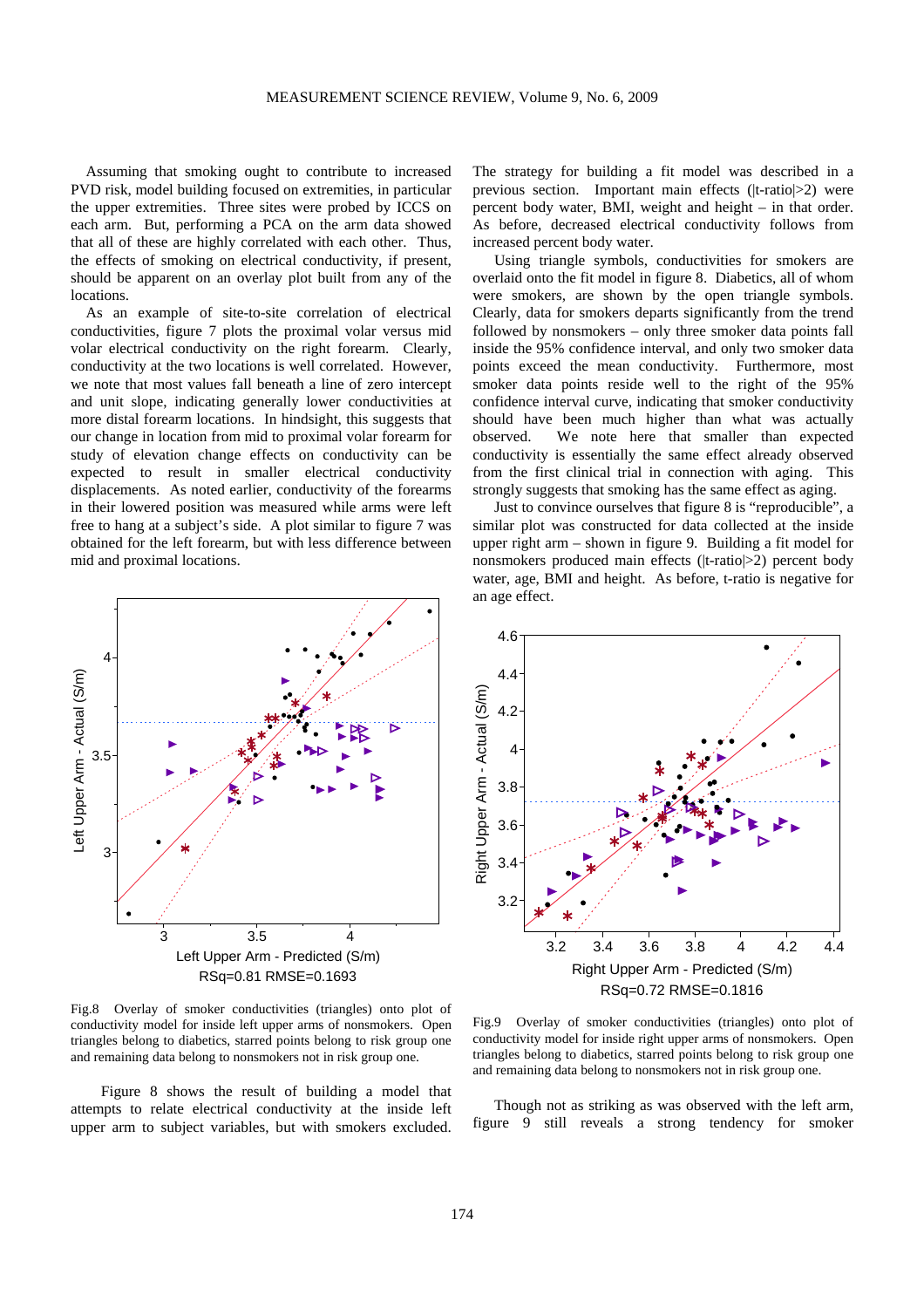conductivities to be too small. Thus, smoking appears to produce the same effect as aging on measured electrical conductivity of soft tissue when considering upper extremities. The contrast between smokers and nonsmokers was found to be very strong once again for the right calf, but without showing the strong trend toward lower than expected conductivity. As figure 10 shows, smoker conductivity typically falls far from the prediction line but no clear trend emerges. A very similar result was obtained for the left calf.



Fig.10 Overlay of smoker conductivities (triangles) onto plot of conductivity model for right calves of nonsmokers. Open triangles belong to diabetics, starred points belong to risk group one and remaining data belong to nonsmokers not in risk group one.

 Our first clinical study, involving only "healthy" subjects revealed that electrical conductivity at the mid volar forearm typically increases by about 10% when elevated for 60 seconds. Figure 11 shows the result of a similar test, though duration of arm elevation time was reduced to 30 seconds, and ICCS measurement was taken at the proximal location instead. Data are sorted first by smoking  $(1 - 48$  are nonsmokers; 49-78 are smokers) and then by age (subjects of greatest age in each category appear as #48 and #78 on the plot).

As is evident from the overlay plot, the two changes in testing protocol likely contributed to the observed reduction in displacement compared to the previous study. Recall figure 4, and also figure 7 which shows the mid volar forearm exhibiting lower conductivities. Nevertheless, figure 4 is used as a kind of reference for figure 11 in the sense that behavior observed in figure 4 is considered to represent a normal pattern in healthy adults. That is, healthy subjects with a somewhat elevated blood pressure are expected to exhibit a smaller elevation-induced positive conductivity displacement

while those with lower blood pressure should be expected to exhibit a much higher positive conductivity displacement.

 Diamond shaped green-colored symbols are used to denote subjects from risk group one, while subjects with high rightarm systolic blood pressure are indicated with open symbols, regardless of risk group affiliation. Three data points, belonging to subjects in risk group one, fall in the "high blood pressure" category. Two of these fall below the mean and could be considered normal, while just one is well above the mean and fails to follow the "pattern". Thus, only 1 of 14 data points from the healthiest risk group fail to follow the pattern expected for normal or healthy individuals.

 Excluding all subjects from risk group one, 16 of 64 data points come from subjects with elevated right-arm systolic blood pressure and mean displacement at or above the mean. This represents 25% of all those subjects not part of risk group one, which compares to 7% from the first risk group showing higher than expected displacement. Simple examination of figure 11 shows that nearly all unexpected positive conductivity displacements come from those subjects that are either older (>50), or who smoke. Regardless of age, 33% of those who smoke exhibit both high blood pressure and a positive conductivity displacement at or above the mean.



Fig.11 Paired comparison of conductivities of right proximal volar forearm, elevated and not elevated. Open symbols designate those subjects showing high right arm systolic blood pressure; diamond symbols belong to risk group 1 subjects. Data are sorted by smoking first, then by age.

 Figure 11 clearly shows that negative conductivity displacements are also a feasible response to extremity elevation changes. Again this appears to be more prevalent in those who are older than 50 (beginning with data point 33 for non-smokers), or in those who regularly smoke. This also happened in the first clinical study involving only healthy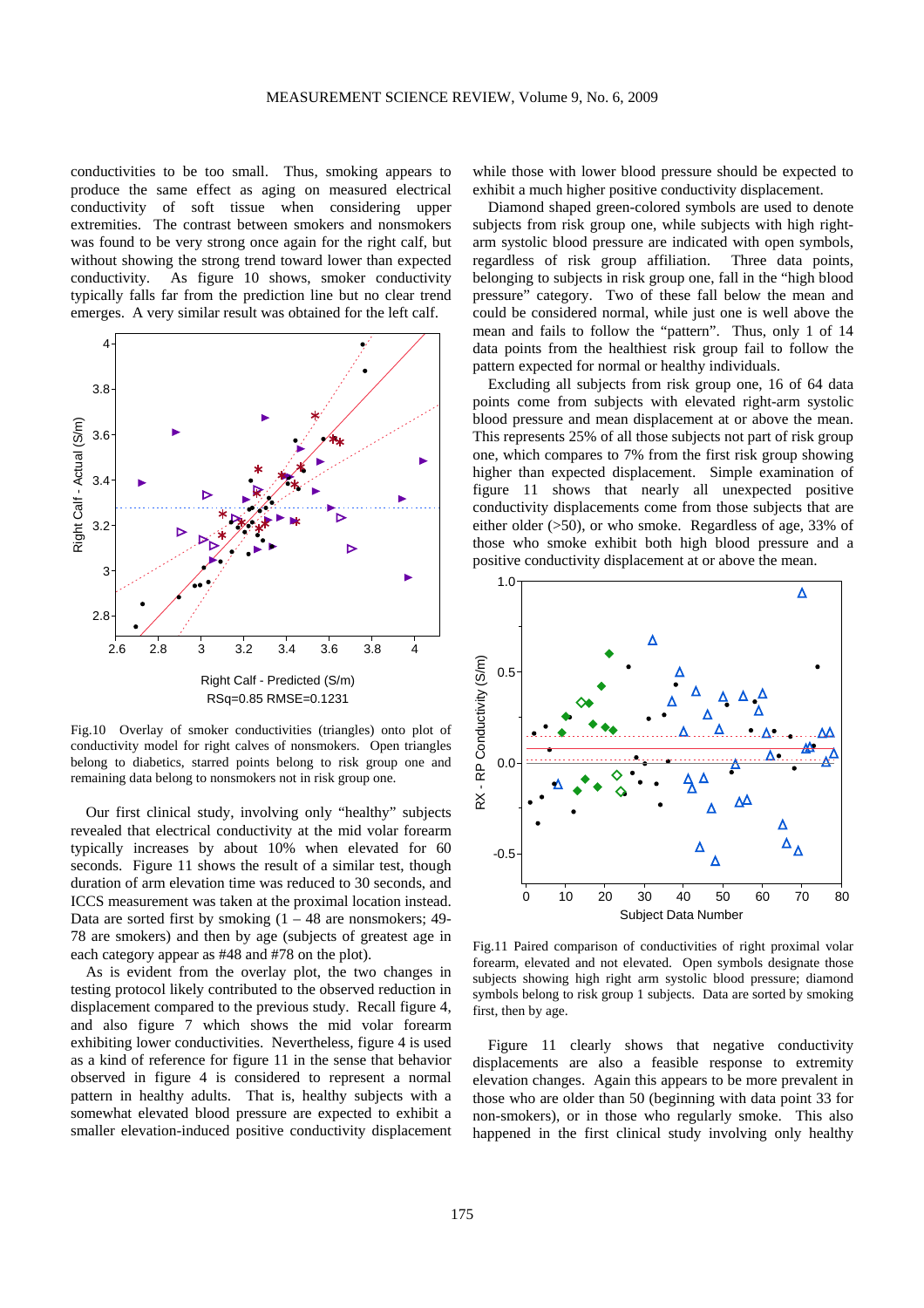subjects, but was rare. Here it is relatively common, with about five data points indicating a displacement of approximately -0.5 S/m.

 A plot similar to that of figure 11 was also prepared for the calf sites. Figure 12 shows the result for the left calf, clearly showing the extent of conductivity displacement to be rather substantial, averaging about 1.3 S/m for the entire group.



Fig.12 Paired comparison of conductivities of left calf, elevated and not elevated. Open symbols designate those subjects showing high right arm systolic blood pressure; diamond symbols belong to risk group 1 subjects. Data are sorted by smoking first, then by age.

 Again, if figure 4 provides a kind of reference that reveals a pattern corresponding to normal for healthy individuals, then subjects with high blood pressure should present a conductivity displacement no higher than about the mean. Two of seven subjects in risk group one violate the normal pattern, while 13 of 30 violate the pattern among all smokers.

 Referring again to figure 12, the two data points from risk group one exhibiting the smallest conductivity displacement belongs to the same subject – measured at about 0.75 S/m. These points nearly fall on top of each other and are somewhat difficult to distinguish. Of interest is the fact that this subject was taller than any other subject by about six inches. This result was sufficient cause for us to reconsider once again whether 30 seconds of extremity elevation was sufficient to produce a stable conductivity reading. Given this subject's height, it was likely that fluids redistribution was still underway when the measurement was taken 30 seconds after elevation.

 Since calf elevation produced a substantial increase in electrical conductivity relative to the sitting position (with extended leg), it was expected that conductivity of the calf while standing would produce the lowest values. As figures 13 and 14 clearly reveal, this was not the case. Not only are

mean conductivities at the calf much higher while in a standing position than when in the sitting position, they are distributed more broadly about their averages. In fact, the mean conductivity at the left calf while standing is nearly as high as that measured when the calf is elevated above the heart, as shown in figure 13. However, mean conductivity at the right calf, which was measured prior to the left calf, is about midway between that measured for elevated and standing positions, and more broadly distributed than that measured on the standing left calf.



Fig.13 Left Calf Electrical Conductivity Distributions (S/m): Sitting with leg extended  $(3.23\pm0.26)$ ; Elevated calf  $(4.52\pm0.30)$ ; Standing (4.28±0.50). Horizontal axes are number of data points in each 0.25 S/m increment.



Fig.14 Right Calf Electrical Conductivity Distributions (S/m): Sitting with leg extended  $(3.28\pm0.22)$ ; Elevated  $(4.51\pm0.40)$ ; Standing (3.87±0.60). Horizontal axes are number of data points in each 0.25 S/m increment.

All of these effects are attributed to the compressive stresses imposed by tightened calf muscle on the vascular tree. While a subject was standing, the nurse noted that calf muscles were stiffened. If compression played a role, as we believe it did, blood would only be free to collect, or pool, in the calf region once the muscle was relaxed. Typically, calf muscle tissue had only been relaxed two to three seconds at most before conductivity measurements were taken. In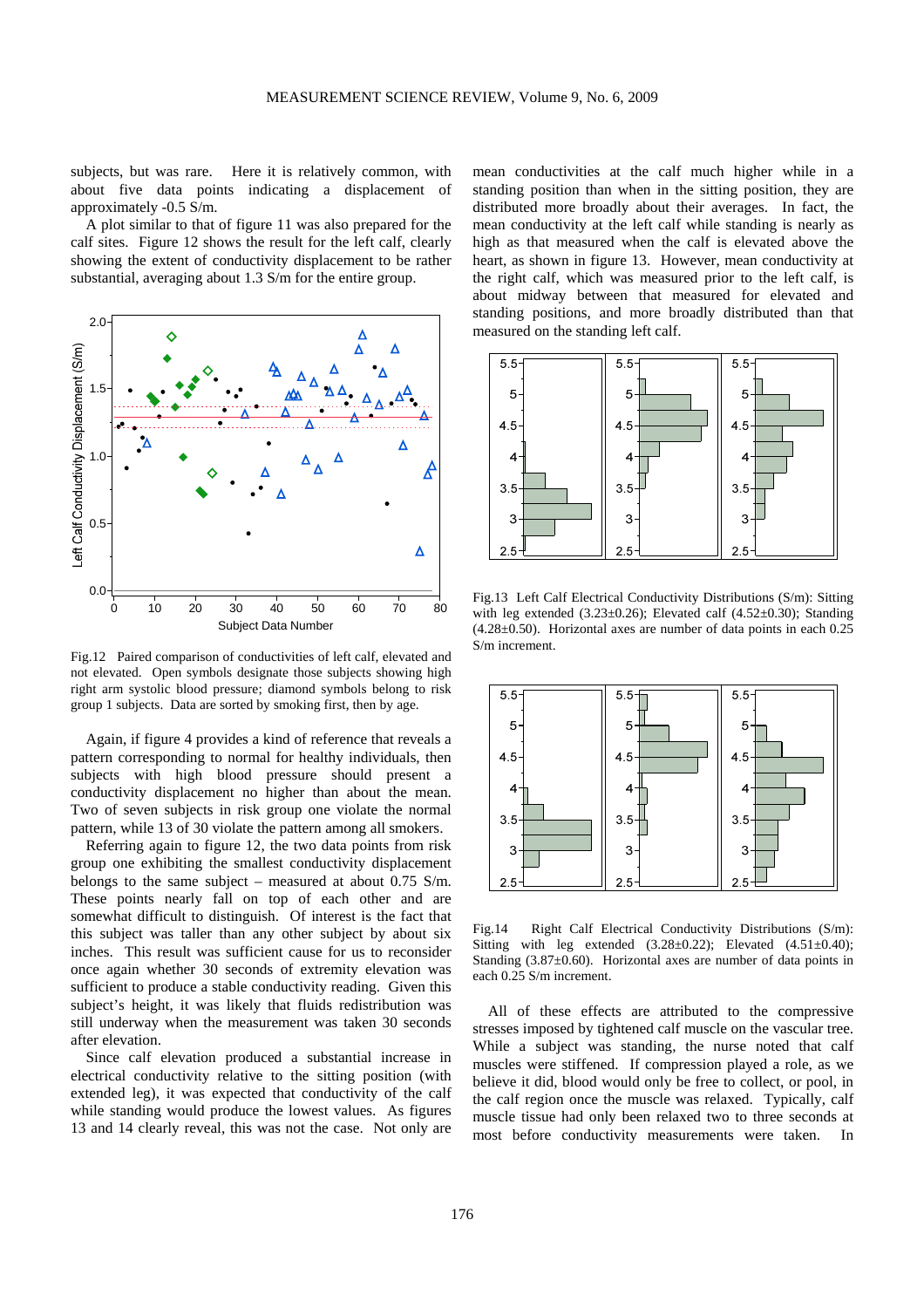hindsight, we now suspect that this time was far too short to allow for appreciable redistribution of blood and interstitial fluid. Since full weight was put on the left calf muscle prior to its measurement (never the case for the right calf), redistribution of fluids into the vascular tree permeating the left calf was even more impaired. If calf conductivity in the standing position is to be measured at all, a better protocol is in order.

Considering the variety of measurements taken involving elevation changes, we believe there is a characteristic drainage or relaxation time that must be exceeded if a relatively stable conductivity reading is desired. Otherwise, transient effects modify what is measured. Given the results of figures 13 and 14, the left calf is only in the early stages of filling, while the right calf is further along, but still far from stabilized.

## 4. DISCUSSION/CONCLUSIONS

Our purpose in conducting these two clinical studies has been to determine the extent to which a variety of factors affect the electrical conductivity of soft tissue. In addition to a number of "subject variables", we have specifically focused on considering the role of gender, age, BMI and smoking. Given that the latter three are considered to increase the risk of PVD, our second study included smokers, older subjects, and those with excessive BMI. Moreover, we also examined the effect of extremity elevation on electrical conductivity, with a special interest in the role that health factors, such as smoking, play in affecting elevation-induced conductivity displacements.

The first clinical study revealed that women have a higher electrical conductivity than men at every site, though some sites such as thigh and calf were much higher. Remarkably, a paired comparison test of male and female mean conductivities showed that values for corresponding right and left side sites fell in nearly the same location – figure 1. This result provides convincing evidence that ICCS conductivity measurements are providing a meaningful measure of local physiology inasmuch as results for left side and right side sites really ought to be the same for healthy adults.

Higher female conductivity was shown to be the result of a higher percentage of water in men. Thus, gender could be eliminated as a variable when building models to explore possible conductivity dependence on more routinely measured parameters. Fit models revealed that percent body water played the dominant role in determining measured conductivity – figure 2 shows decreased ICCS conductivity with increased body water as measured on a Tanita scale.

Of particular interest was the discovery that conductivity declines with age at all five sites where age was found to be significant. This result is consistent with a study published by Jayasree et. al. [5], which reported an increase in vascular volume with increased age. If our hypothesis is correct that electrical conductivity provides some measure of the relative volumes of vascular and interstitial tissues, an increased vascular volume with age should lead to decreased

conductivity with increased age. This is what was found. Furthermore, the results of the second clinical strongly show that electrical conductivity in the upper extremities is lower in smokers, suggesting that smoking has the same impact on the microvasculature as aging.

Data from both clinical studies convincingly demonstrate that ICCS conductivity measurements on extremities are sensitive to elevation. When a limb is elevated, blood would be motivated to exit venules more readily, but also encounter increased difficulty entering and filling capillaries via arterioles. Thus, electrical conductivity should typically increase in response to increased elevation as it promotes decreased volume fraction of the microvasculature due to blood pressure reduction. Especially convincing are the roles that both systolic and diastolic blood pressures were shown to play on the extent of conductivity displacement in response to elevation change. We suggest that the results of figure 4 provide a kind of signature of what to expect from healthy individuals and that elevation-induced conductivity changes can be used in conjunction with blood pressure measurements to reach meaningful conclusions about the state of soft tissue microvasculature.

Conductivity displacement measurements, in response to elevation changes, were commonly found to fall into abnormal ranges for those placed into higher risk groups. As demonstrated on healthy subjects in our first study, individuals with high blood pressure should show conductivity displacements beneath the mean for the subject group. Subjects from the second study with a variety of risk factors were shown to be much more likely to violate this criterion than those in the low risk group. In particular, smokers *with* high blood pressure were highly likely to show conductivity displacements above the group mean. We suggest that this could be the result of blockage on the arterial side of the vascular circuit, preventing development of the normal level of blood volume one would expect from a high blood pressure individual.

We now know that a decrease in conductivity is also possible in response to limb elevation, since this has been repeatedly observed at the forearm. Conductivity decrease will likely depend upon a number of factors, which could include blockages present at a variety of locations along the vascular circuit, and also the extent to which interstitial fluid itself may drain out of a measurement site via the microvasculature. Drainage of interstitial fluid may be partly encouraged simply because of the pressure exerted at the site due to placement of the ICCS unit firmly against the skin. This effect is discussed and modeled in depth by Leiderman et. al. [7], indicating a wide range of relaxation times for drainage, depending upon vessel leakage, tissue mechanical properties and loading. Considering a worst case scenario, if a subject were to have a combination of significant venous blockage, elevated blood pressure, but ample opportunity for interstitial drainage via microvasculature such as lymphatic vessels, electrical conductivity could plummet in response to